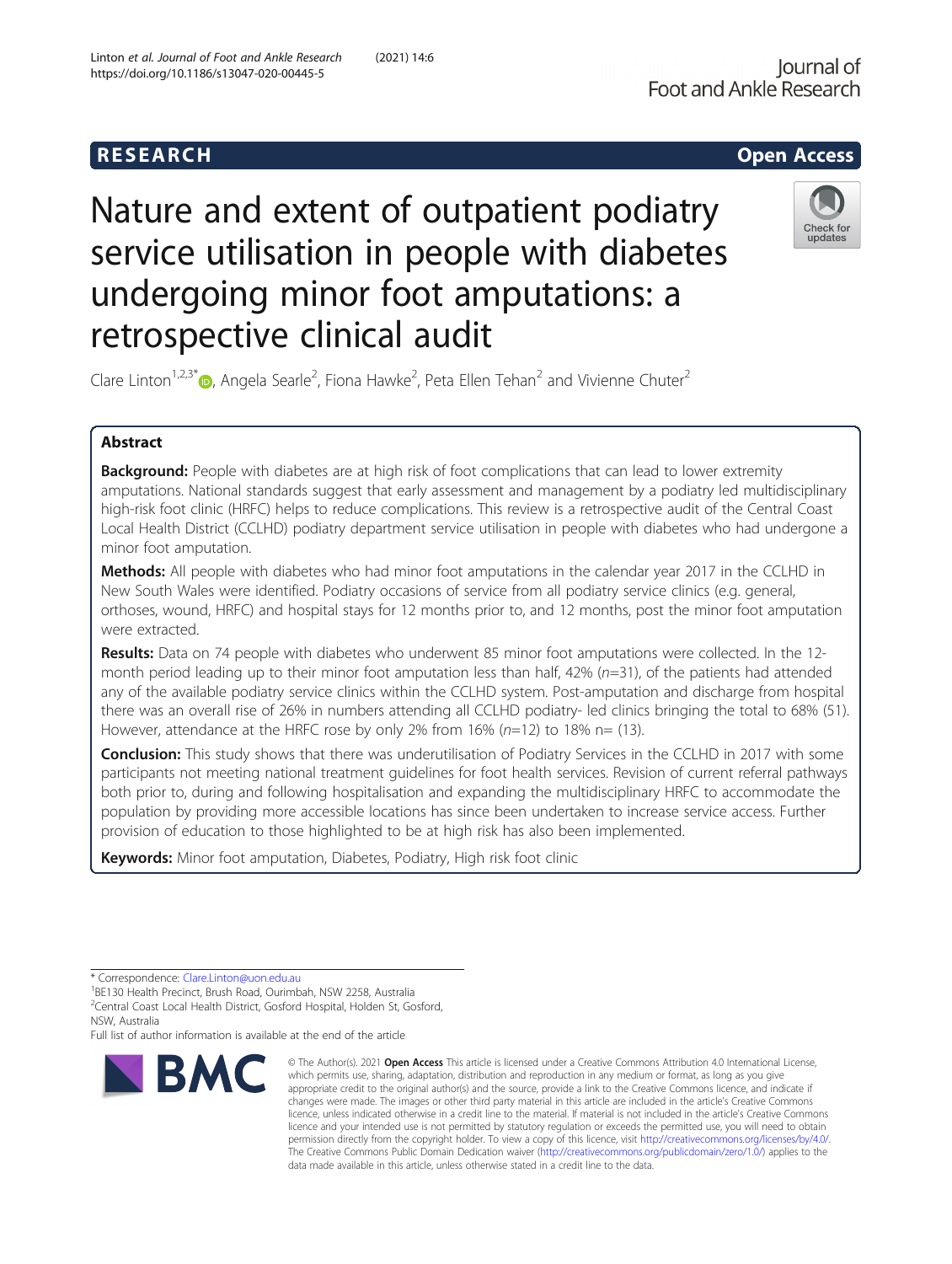# Background

Current guidelines for the management of diabetesrelated foot disease recommend a multidisciplinary team approach to clinical assessment, treatment, and management of contributing foot complications [[1](#page-5-0)–[4\]](#page-5-0). Reports state that effective multidisciplinary interventions have the potential to reduce complications, assist in prevention and decrease the frequency and severity of diabetesrelated amputations [\[1](#page-5-0), [2](#page-5-0)].

Podiatrists have a key role in these multidisciplinary teams as they deal with the prevention, diagnosis and treatment of foot and lower leg conditions, including the management of the diabetic foot [[5](#page-5-0), [6\]](#page-5-0). Early diagnosis of diabetes-related foot complications such as peripheral arterial disease (PAD) and peripheral neuropathy (PN), along with effective preventative care including appropriate footwear and pressure offloading, reduces risk of diabetic foot ulceration (DFU) and amputation, thereby preserving an individual's mobility and independence and reducing health care costs [[5](#page-5-0), [7](#page-5-0)–[9](#page-5-0)].

Podiatry care post-amputation is critical. There is strong evidence that people with diabetes who are hospitalised for foot-related disease are at high risk of further foot complications  $[10]$  $[10]$ . This is particularly the case with those undergoing minor foot amputations where there are high rates of post-surgical delayed healing, infection and risk of more proximal amputation  $[11, 12]$  $[11, 12]$  $[11, 12]$ . In these circumstances access to a multidisciplinary foot care clinic may improve healing outcomes [[13\]](#page-5-0).

The evaluation of data, gathered from both hospital and community care, of people with diabetes undergoing minor amputation will assist in evaluating current care provision throughout the entire patient journey and direct strategy to improve health outcomes. This is especially critical for the Central Coast Local Health District (CCLHD) as this district has the second highest rate of diabetes in New South Wales (NSW) and the numbers are rising  $[14]$  $[14]$  $[14]$ . Therefore, the aim of this audit was to examine the nature and extent of podiatry service utilisation 12 months pre and post minor diabetes-related foot amputation in the 2017 calendar year, as part of an ongoing quality improvement process.

# Methods

# Design

Ethics approval for this project was provided by the Hunter New England Research Ethics & Governance Office (2019/ETH10678) and the Central Coast Local Health District (CCLHD) Site Specific Assessment (SSA) approval (2019/STE13574). All people with diabetes in the CCLHD who underwent minor foot amputations within the calendar year of 2017 were identified. Hospital stay and podiatry utilisation records for the people undergoing these amputations were extracted for a period of 12 months either side of the amputation.

#### **Participants**

The CCLHD is located on the east coast of NSW between Sydney and Newcastle. It has a population of around 300,000 and in 2017 was divided into Gosford and Wyong shires with Wyong displaying a higher than average population growth  $[15]$  $[15]$  $[15]$ . The population of the Central Coast of NSW in 2016 was 327,736 and the Wyong area ranked four out of ten in the Socio-Economic Index for Area (SEIFA) rating scale placing it in the low range  $[16]$ . Overall, the area had a workforce rating of five out of ten and a high manual labour work-force [[16\]](#page-5-0) which can be correlated with lower income. The area is serviced by two acute hospitals, Gosford and Wyong, which had, in 2017, an acute inpatient bed capacity of 368 and 182 respectively [[14\]](#page-5-0). Public podiatry outpatient services are attached to both hospitals. Eligibility criteria for assessment and general foot care at the podiatry outpatient services are restricted to those with diagnosed diabetes and on a current pension or health care card, or anyone with wounds below the malleoli. The Services offer general foot care and assessment clinics, orthoses (biomechanical) clinics and a high-risk foot clinic (HRFC). The aim of the HRFC is to provide a multidisciplinary team that is highly skilled and works together in a coordinated approach to target those at most risk and achieve best outcomes for the attending clients. In 2017 the HRFC was only available at one location (Wyong) on a fortnightly basis and consisted of a Vascular specialist and a podiatry team, while further health specialities and disciplines were available on a referral basis.

# Criteria

Inclusion criteria for this study was limited to people with minor foot amputations, minor amputations were classified as an amputation distal to the ankle joint as specified by Nather et al. [\[17](#page-5-0)], with any type of diabetes, within either Gosford or Wyong hospitals during the period of 1st January 2017 until 31st December 2017. Amputations related to a cancer related illness or a major trauma, such as a motor vehicle accident were excluded.

# Data collection

Both hospital inpatient and community outpatient data were extracted for the included patients. Inpatient data were collected on 13.11.2019 via access to the electronic medical record system (eMR). Specific point-of-care data was collected for the 12 months prior to amputation and for the stay of hospitalisation. Demographic data and medical history including diabetes type, oral hypoglycaemic/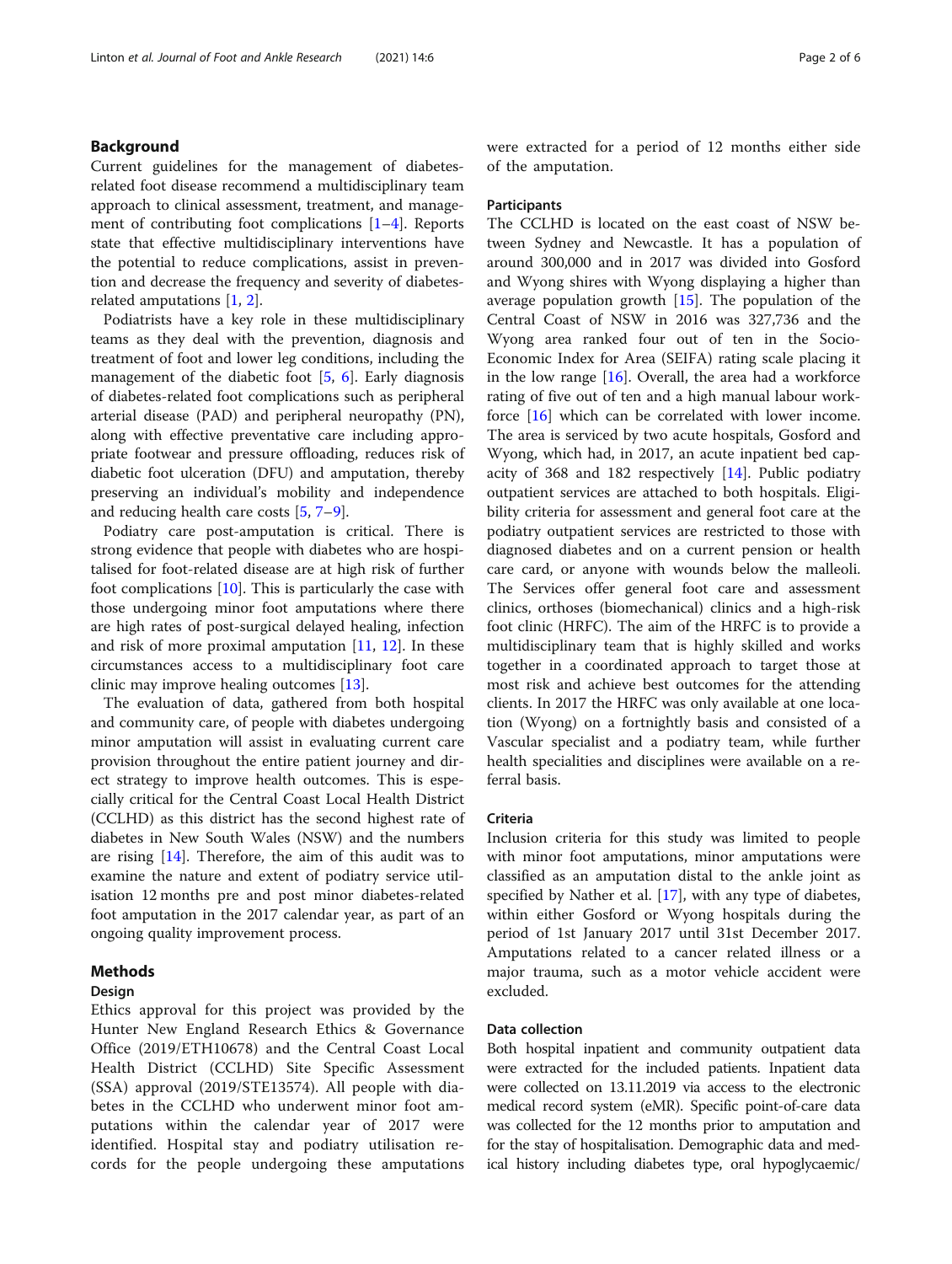<span id="page-2-0"></span>insulin usage, history of foot ulceration, history of tobacco use, cardiovascular disease, renal disease, lower limb infection and ischaemia with and without gangrene were extracted.

Outpatient data were sourced from ComCare, a community-based data collection programme that stores information in a centralised and integrated software system. This encompassed any occasions of service (OOS) from podiatry and multi-disciplinary teams for the 12 months preceding the amputation and the 12 months following discharge from hospital. Podiatry specific data were extracted from ComCare, including type of service (wound clinic, HRFC, general clinic, biomechanical clinic) and number of OOS (including did not attend) for the same period.

# **Statistics**

All statistical tests were conducted using SPSS Release 24 for Windows (SPSS Inc., Chicago, Ill., USA). Differences in patient characteristics between pre and post amputation podiatry client groups were evaluated by independent samples t-test for continuous variables and Chi-square test for categorical variables [[18\]](#page-5-0). Statistical significance was delimited at  $p < 0.05$ .

# Results

Seventy-four people with diabetes who underwent eighty-five minor foot amputations in the calendar year 2017 in the CCLHD were identified by the audit. Fiftyeight (78%) of the people were aged 60 years and over, and fifty-seven (77%) were male (Fig. 1). Of the patients, 85% ( $n=$  63), presented with an existing foot ulceration and 39%  $(n=29)$  had a current infection at the time of admission (Fig. 1). A third of the people,  $34\%$  ( $n=25$ ), had a history of previous foot amputations (Fig. 1).

# Podiatry patients and utilisation

In the 12-month period leading up to their minor foot amputation less than half, 42%  $(n=31)$ , of the study patients had attended any of the available clinics within the CCLHD Podiatry Services (Table [1](#page-3-0).). There was a low attendance rate at the multidisciplinary podiatry led HRFC prior to amputation of  $16\%$  ( $n=12$ ) people and 15%  $(n=11)$  of patients failed to attend a booked appointment in any clinic. Significantly more of the people who attended the Podiatry Services prior to their amputation reported a history of previous minor foot amputations (76% vs 24%), and this group also had significantly less mental disorders (including dementia and

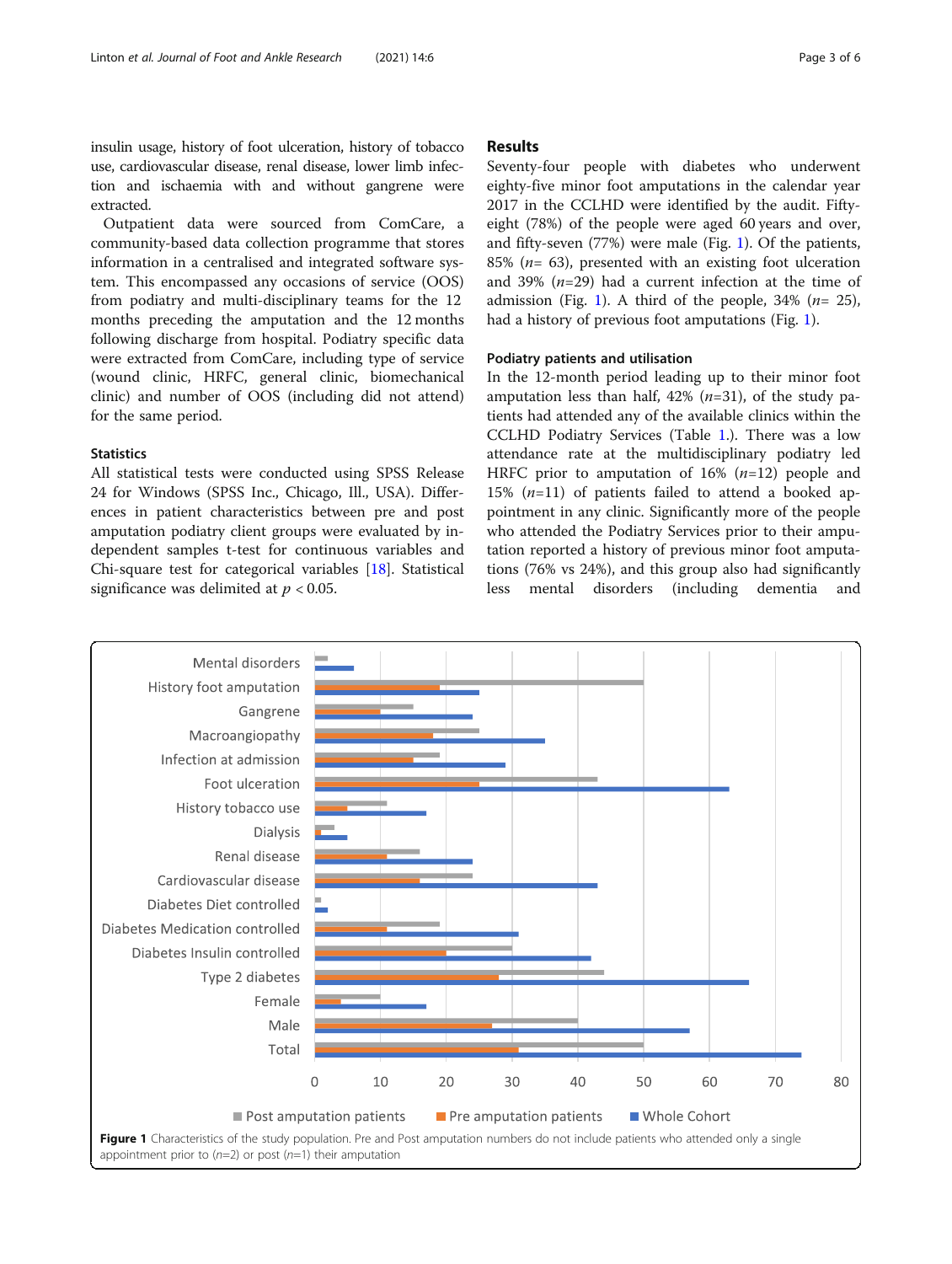|                         | Pre amputation             |               | During admission | Post amputation            |                      |
|-------------------------|----------------------------|---------------|------------------|----------------------------|----------------------|
|                         | Clinic attendance (people) | Median visits |                  | Clinic attendance (people) | <b>Median visits</b> |
| Overall                 | 31 (42%)                   | 14            | 13 (18%)         | 50 (68%)                   | 15                   |
| <b>HRFC</b>             | 12 (16%)                   |               |                  | 13 (18%)                   | 6                    |
| <b>Failed to attend</b> | 11 (15%)                   |               |                  | 16 (22%)                   | $1.5\,$              |
| <b>Wound clinics</b>    | 28 (38%)                   | 10            |                  | 44 (60%)                   | 9                    |
| <b>Orthoses clinics</b> | 1 (1%)                     |               |                  | 13 (18%)                   |                      |

<span id="page-3-0"></span>Table 1 CCLHD podiatry clinic usage. Values are number (%) unless stated otherwise

Abbreviations: CCLHD Central Coast Local Health District, HRFC High Risk Foot Clinic

schizophrenia) (0% vs 6%) than those who did not use the clinics (Fig. [1\)](#page-2-0).

During the hospital stay podiatry interventions were administered to thirteen (18%) patients (Table 1). Following discharge from hospital twenty-five patients were referred or re-referred back to the CCLHD Podiatry Services. Two referrals (8%) were via medical specialists, seven referrals (28%) were part of the hospital discharge plan, five referrals (20%) were directly from the patient's general practitioner and eleven referrals (44%) were from the CCLHD community nurses, who are encouraged to refer foot wounds back to CCLHD Podiatry Services for specialised care.

Overall, there was a rise of 26% in numbers or patients attending any CCLHD podiatry-led clinics post amputation bringing the total to 68% (50), excluding one person who attended only one clinic. Attendance at the HRFC had the smallest increase of 2 to 18% (13), whereas wound clinic attendance rose from 38 to 60%  $(n=44)$ . Non-attendance at the clinics also increased, by 7 to 22%  $(n=16)$  (Table 1).

# **Discussion**

This audit highlights several pathways within the existing provision of CCLHD Podiatry Services that will add improvements to service delivery. There is a plethora of guidelines [[2,](#page-5-0) [4,](#page-5-0) [10](#page-5-0), [19](#page-5-0)–[22\]](#page-5-0) that recommend people with diabetes attend, at minimum, an annual foot assessment. This assessment provides an opportunity to highlight, treat and monitor areas or issues that may become problematic and provide timely interventions to reduce the risk of ulceration, infection and potential amputation [[3](#page-5-0), [23](#page-5-0)–[26](#page-5-0)]. The International Working Group for the Diabetic Foot (IWGDF) found that for people with diabetes and those at high risk of complications, annual attendance at a multidisciplinary foot care clinic resulted in a reduced risk of developing foot ulceration [[27\]](#page-5-0). However, our results show that less than half the people we identified who had a minor foot amputation in 2017 had attended a CCLHD Podiatry clinic in the 12 months prior to their amputation.

Previous research has shown high rates of diabetic foot disease (DFD) in regional and rural populations in Australia with poorer general health outcomes away from major cities and highlights the need for accessible health care [\[28](#page-5-0)–[30\]](#page-5-0). Reduced physical accessibility to high risk foot care may be a contributing factor in the low rates of podiatry care access seen in our study cohort. The CCLHD Podiatry department has a small staff profile which operates primarily as a community outpatient service and covers a large geographical area. During the period of the audit wound care clinics were available at both Gosford and Wyong Hospitals but the multidisciplinary HRFC only operated out of a single location at Wyong Hospital, which is situated at the northern end of the district. Overall, 80% of the amputations in this audit occurred in Gosford hospital, with the patients residing within its more southern catchment area. For people in the southern end of the district this could mean a travel distance of up to 61 km to attend the multidisciplinary HRFC. The travel distance, in conjunction with poor public transport requiring multiple changes, could be prohibitive for clients with existing diabetes-related foot conditions. This could account for the low HRFC numbers and the rise in attendance at the more accessible wound clinics following amputation, from 38% ( $n=28$ ) to 60% ( $n=44$ ). While some patients may have been accessing private sector podiatry services these are not typically used for wound care due to excessive costs (31) to the individual.

In regional Victoria DFD has been shown to be disproportionately represented in socio-economically disadvantaged Australians [[28\]](#page-5-0). Research has shown that people in lower socioeconomic groups are at greater risk of illness, such as diabetes, disability and death [\[31\]](#page-5-0). Studies also show that people from low socioeconomic areas are more likely to be poorly educated in regard to their physical and psychological health and that many behaviours are passed down through generations and directly affect their lifestyle choices including attending health care appointments [\[32](#page-5-0)]. These socioeconomic factors, in conjunction the previously discussed limitations to service access, may have also contributed to the low attendance rates.

Of note, was the discrepancy in the number of females undergoing minor foot amputations in 2017 (23% of the cohort), compared to those who had attended any of the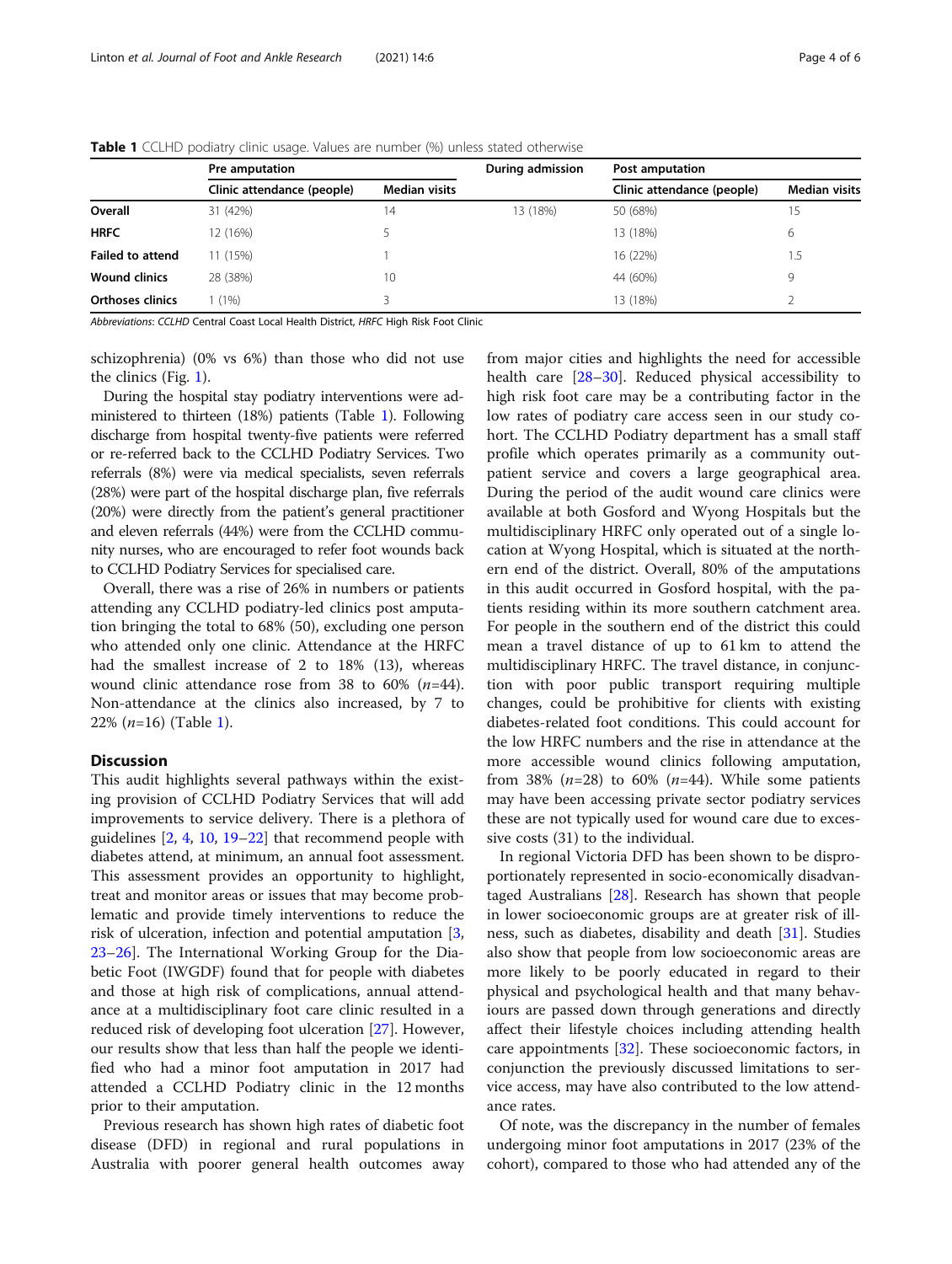CCLHD Podiatry Services (13% of the cohort). On investigation the females in our cohort were significantly older than the males  $({\langle}p=0.0001)$  and also significantly more likely to suffer from mental health disorders (28% vs 2%,  $p=0.047$ ) including dementia and schizophrenia. These conditions are likely to have impacted the patients' ability to attend regular appointments in the CCLHD Podiatry Services.

The New South Wales Standards for High Risk Foot Services document [[33](#page-5-0)], on which the CCLHD benchmark Podiatry Services, contains eleven recommended standards including a multidisciplinary approach, clinical leadership and coordination, administrative support, evidence based treatment guidelines, continuity of care across settings, prompt access for urgent cases, located within a health facility and access to onsite services, appropriate equipment, pressure offloading and provision of medical grade footwear and recording and monitoring of clinical outcomes [[34](#page-5-0)]. Standard five requires a continuity of care across inpatient and outpatient health settings. This was shown to be less than optimal in both settings and is observable in the low number of inpatient podiatry services provided, to only 18% of the clients. Low numbers of patients being assessed by podiatry staff during the hospital stay not only reduces best practice care but also reduces opportunities for education and interventions that could improve wound healing and prevent future ulcerations. Similarly, a minority of the patients (28%) received a referral for outpatient podiatry services as part of the hospital discharge process. It is possible that these results are a consequence of referral pathways that were not adequately formalised or documented, and which are commonly made on the basis of specialist opinion after consideration of individual patient circumstances. Work is now underway to further clarify formalisation of, and adherence to referral options and pathways.

Additionally, the low numbers of clients attending an orthoses clinic further reflects that opportunities to offload areas of high pressure and potentially reduce the risk of foot ulceration are not being met, and that the provision of medical grade footwear is not being achieved. Pre amputation numbers showed only 1% ( $n=$ 1) of clients were accessing the orthoses clinic, and while post amputation attendance did rise, it was only to 18%  $(n=13)$ . People with a history of foot amputation require custom moulded foot orthoses and medical grade footwear [\[35\]](#page-5-0) to accommodate unique foot shapes and to reduce the high risk of further foot ulceration. Specialised clinics can assess the feet and provide recommendations for custom footwear and orthoses and aid the person in accessing government funding sources.

Further to this audit, the multidisciplinary HRF clinic has been expanded to operate out of both Wyong and Gosford Hospital allowing for easier access to those in the southern

portion of the district. Additional health specialities have also been added to every HRFC and now include the services of Endocrinology, diabetes education and dietetics which have adhered to the NSW standards (standard 1) and further advanced the service. Inpatient services have expanded to include podiatry on ward rounds to ensure continuity of care and a better capture of post-operative clients (standard 5). This study highlights the need for organisations to continually monitor and evaluate the health pathways available within their service, to ensure early recognition of those who are at high risk of lower limb amputation, and adequate provision of access to care.

The conclusions in this review must be considered in light of certain limitations. Our study was limited to review of public podiatry services and we have no data regarding people attending private podiatrists, or private hospitals prior to or after their minor foot amputation.

#### Conclusion

This study reveals that the CCLHD Podiatry Services were underutilised in 2017, especially in relation to low rates of access prior to minor foot amputations. Following the review, ongoing improvements to services include greater inpatient focus, expanding the multidisciplinary HRFC to provide more accessible locations, providing education for to those highlighted to be at high risk(including daily monitoring of feet, identification of early signs of infection and seeking medical assessment for any foot trauma), and actions to initiate and encourage referral pathways both prior to, during and following hospitalisation. These steps will increase access to the CCLHD Podiatry Services and reduce risk of minor foot amputations.

#### Abbreviations

LEA: Lower extremity amputation; HRFCS: High Risk Foot Clinic; CCLH D: Central Coast Local Health District; PN: Peripheral neuropathy; PAD: Peripheral arterial disease; DFU: Diabetic foot ulceration; OOS: Occasions of service; DFD: Diabetic foot disease

#### Acknowledgments

CCLHD and UON for providing support throughout the project.

#### Authors' contributions

VHC, FH and PT conceived the project and AS, VHC, CL designed the analysis. CL extracted the data. CL and AS conducted data analysis and interpretation. CL, VHC and AS drafted the final manuscript. All authors read and approved the final manuscript.

#### Funding

Nil funding provided.

#### Availability of data and materials

The datasets used and/or analysed during the current study are available from the corresponding author on reasonable request.

#### Ethics approval and consent to participate

Ethics approval for this project was provided by Hunter New England Research Ethics & Governance Office (2019/ETH10678) as well as CCLHD Site Specific Assessment (SSA) approval (2019/STE13574).